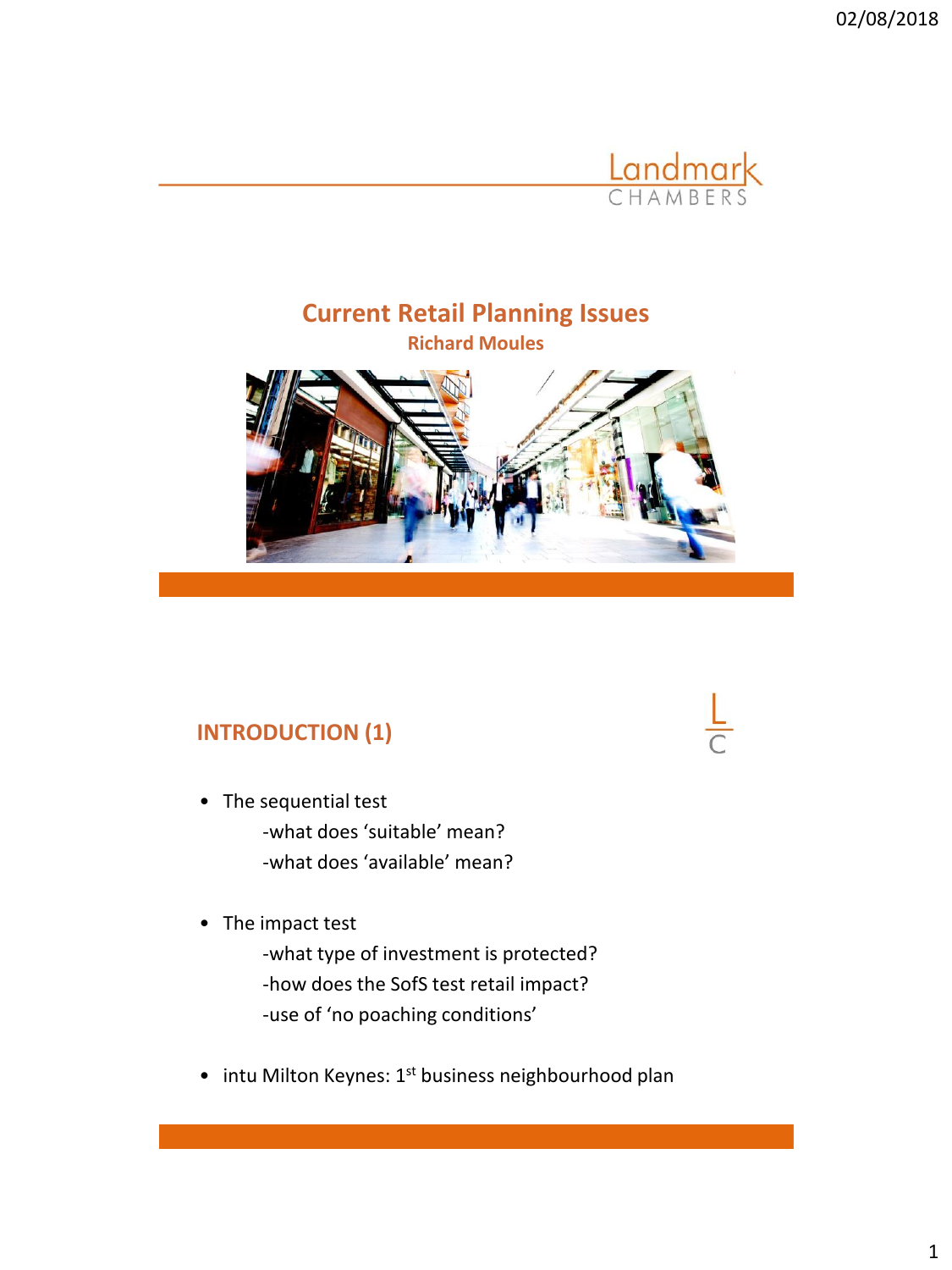### **SEQUENTIAL TEST**



• NPPF para 24

Local planning authorities should apply a sequential test to planning applications for main town centre uses that are not in an existing centre and are not in accordance with an up-to-date Local Plan. They should require applications for main town centre uses to be located in town centres, then in edge of centre locations and only if suitable sites are not available should out of centre sites be considered. When considering edge of centre and out of centre proposals, preference should be given to accessible sites that are well connected to the town centre. Applicants and local planning authorities should demonstrate flexibility on issues such as format and scale. (emphasis added)

## **IMPACT TEST**

### • NPPF 26

When assessing applications for retail…local planning authorities should require an impact assessment… This should include assessment of:

- the impact of the proposal on existing, committed and planned public and private investment in a centre or centres in the catchment area of the proposal; and
- the impact of the proposal on town centre vitality and viability, including local consumer choice and trade in the town centre and wider area, up to five years from the time the application is made. For major schemes where the full impact will not be realised in five years, the impact should also be assessed up to ten years from the time the application is made.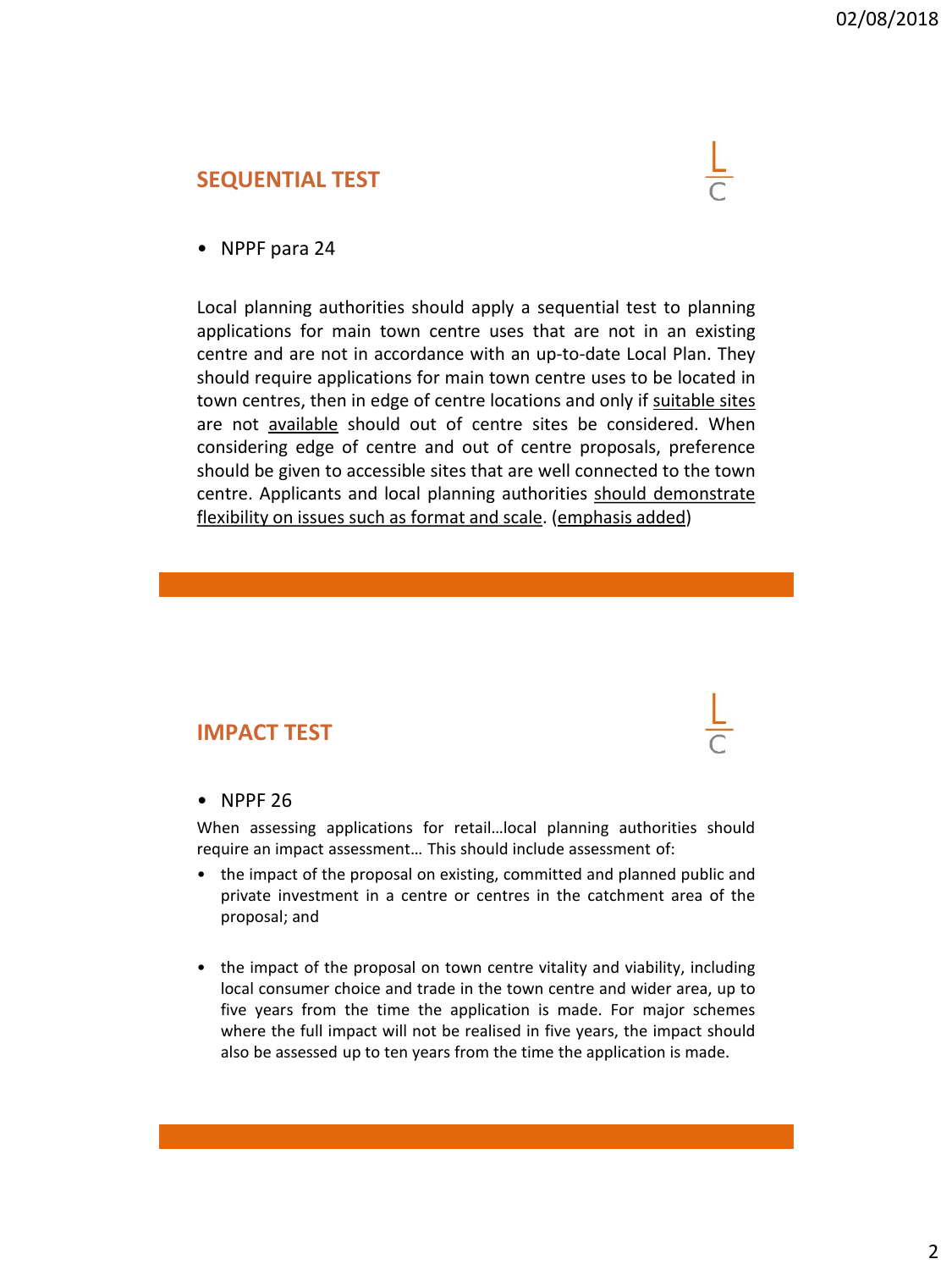## **THE IMPORTANCE OF PASSING THE SEQUENTIAL AND IMPACT TESTS**

• NPPF 27

Where an application fails to satisfy the sequential test or is likely to have significant adverse impact on one or more of the above factors, **it should be refused**.



# **SEQUENTIAL: WHAT DOES 'SUITABLE' MEAN?**

- *Tesco v Dundee* [2012] PTSR 983 –the application of the sequential test is a matter of planning judgment, but its meaning is a question of law for the court
- *Aldergate Properties Ltd v Mansfield DC* [2016] EWHC 1670 (Admin) at [35], *per* Ouseley J:

…"suitable" and "available" generally mean "suitable" and "available" for the broad type of development which is proposed by the application by approximate size, type and range of goods. This incorporates the requirement for flexibility in [24] NPPF, and excludes, generally, the identity and personal or corporate attitudes of an individual retailer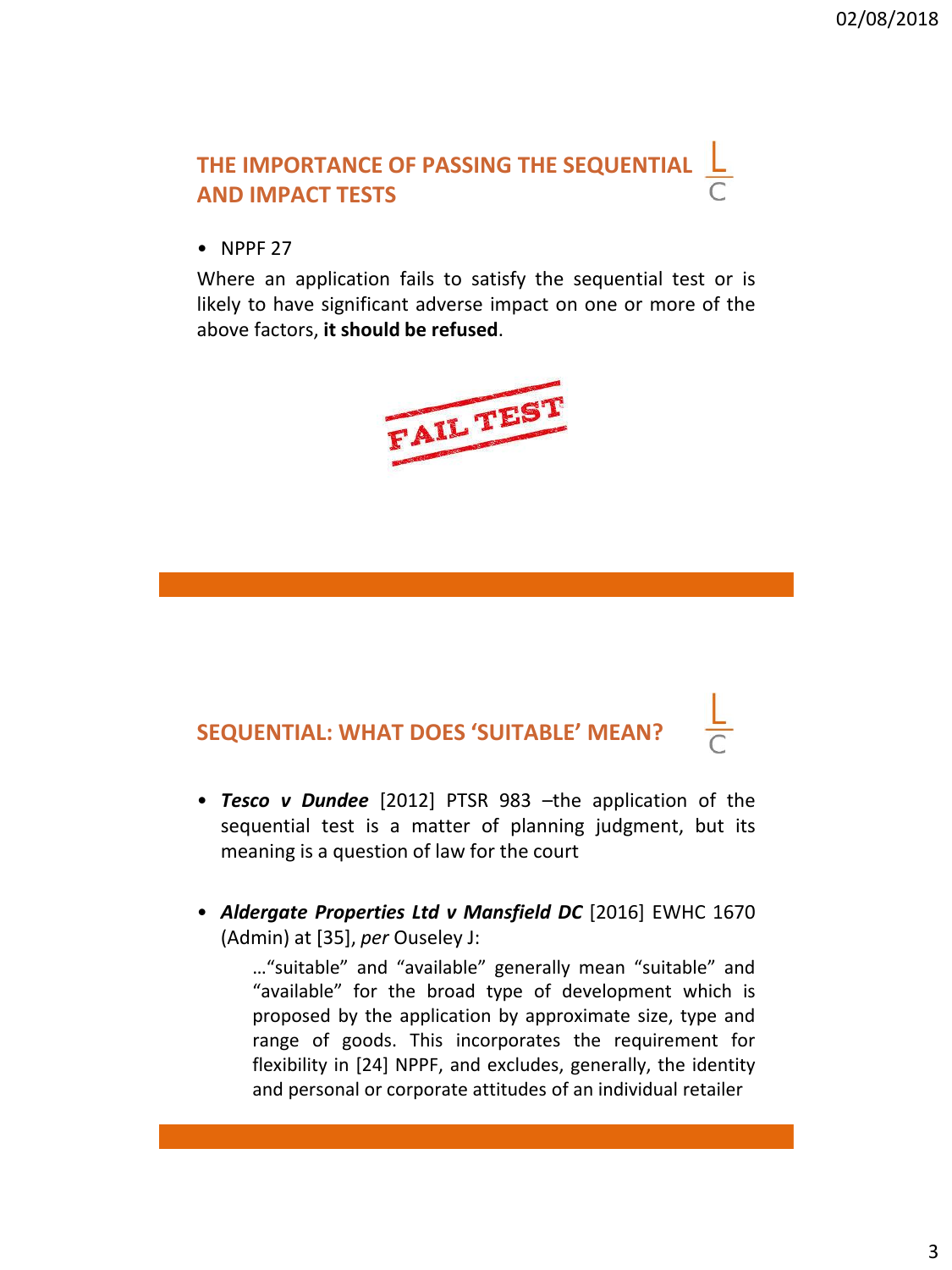

- *Warners Retail (Moreton) Ltd v Cotswold DC* [2016] EWCA Civ 606, *per* Lindblom LJ
	- [30] what is required by way of flexibility as to format and scale depends on the facts and circumstances
	- [31] But, sites should not be rejected on the strength of self-imposed requirements or preferences of a single operator

# **SEQUENTIAL: OPERATOR REQUIREMENTS (2)**

- *R (oao) The Midcounties Co-operative Limited v Forest of Dean DC* [2017] EWHC 2056 (Admin)
	- Approval of out of centre Aldi despite allegedly sequentially preferable town centre site
	- Officer's report said Aldi "would not consider developing a new store… with shared customer and town centre pay and display car parking"
	- Members said "the town centre site was simply not suitable for Aldi" & it is not "comparable to the needs of [Aldi]"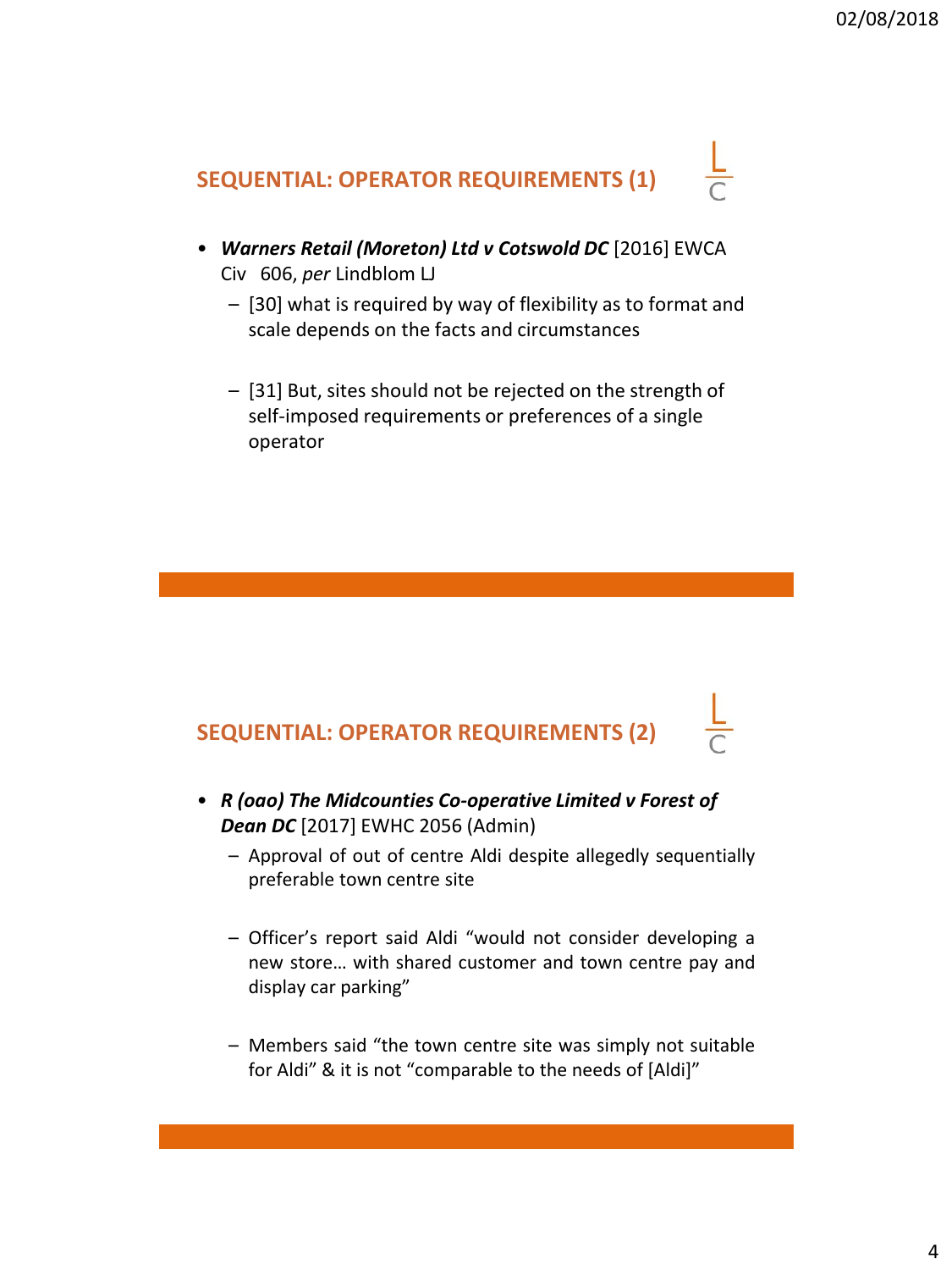# **SEQUENTIAL: OPERATOR REQUIREMENTS (3)**



- After intervention by the Council's lawyers, the resolution was worded "the sequential test fails because the town centre site was not comparable or suitable *for the broad type of development*"
- Singh J held at [88] that the resolution was the proper focus, not the debate. The resolution showed a lawful application of the sequential test.
- The claim succeeded on other grounds (inconsistency and reasons)

# **SUITABLE: WHAT ABOUT EXISTING FLOORSPAC**

- Cribbs Causeway
	- Large extension to existing out of centre mall (56,550 sqm)
	- Hammerson proposal to redevelop existing shopping centre at Callowhill Court site in sequentially preferable Bristol City centre
	- Callowhill Court = approx 47,000 sqm net new retail floorspace i.e. 83% of mall proposal
	- Should SofS look at the net uplift or the total quantum of retail floorspace?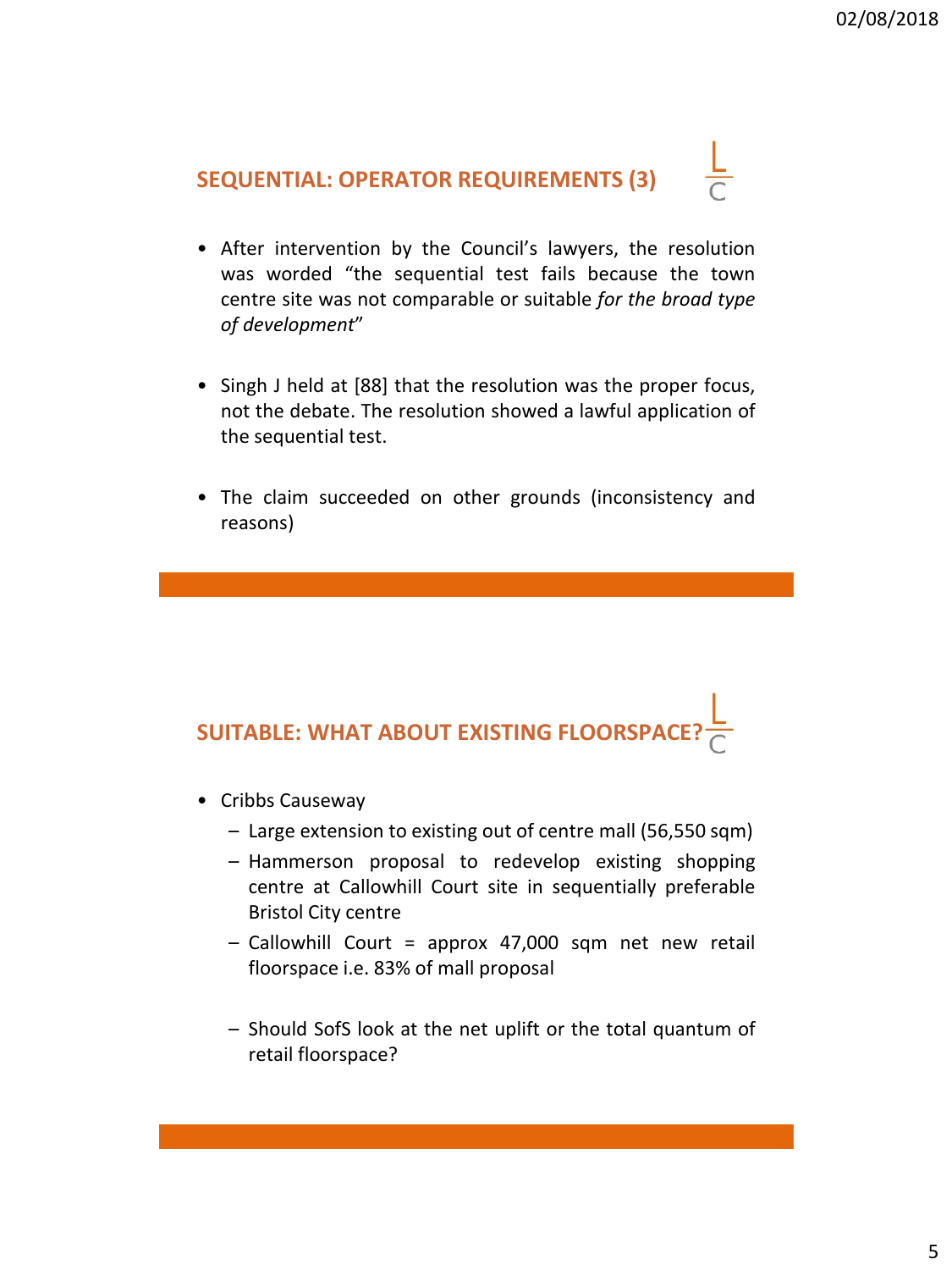## **SEQUENTIAL: SUITABLE IMPLIES VIABLE (1)**

- In order to be "suitable" sequentially preferable sites need to be financially viable
- Tollgate, Colchester
	- No viability evidence concerning retail-led development at Vineyard Gate
	- The Council's development partner had recently pulled out & sold its interest back to the Council
	- No development agreement in place

## **SEQUENTIAL: SUITABLE IMPLIES VIABLE (1)**

- Cribbs Causeway
	- Hammerson assertion its in centre scheme would be viable
	- Viability appraisal showing 'healthy land value'
	- BUT no account taken of value of existing asset
	- Applicant's appraisal shows Hammerson's scheme is 'significantly underwater'
	- How will SofS deal with the issue?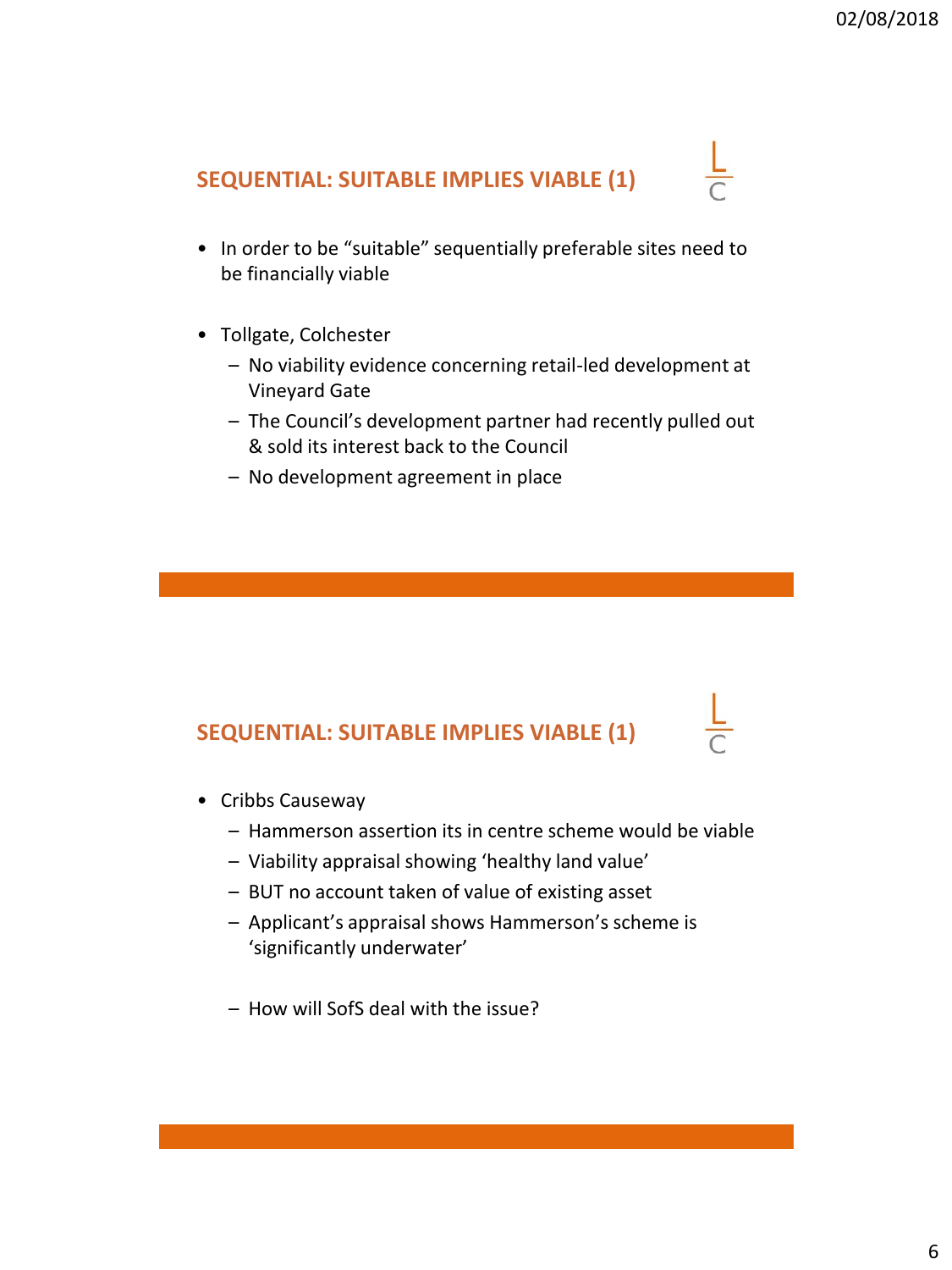

# **SEQUENTIAL: AVAILABILITY NOT SPECULATIVE**

- NPPF 24 simply asks whether sequential sites *are available*
- Tollgate
	- Vineyard Gate required acquisition of 27 different interests
	- CPO likely
	- Difficulties associated with developing close to a Roman wall
	- "any date for deliver of a scheme on Vineyard Gate was speculative" IR/12.3.26 & DL/13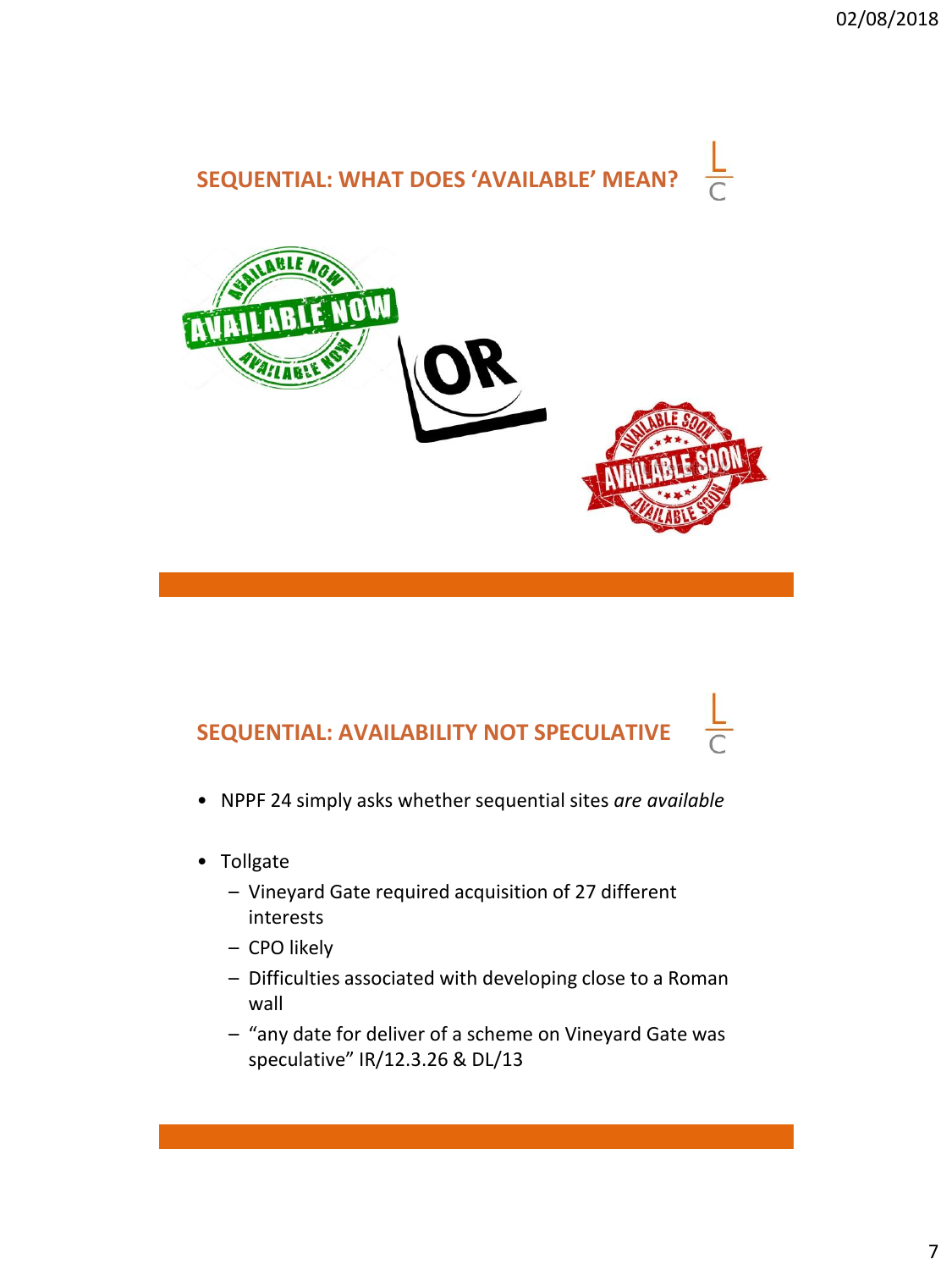

- Cribbs Causeway –Bristol CC: available within plan period
- Cribbs Causeway –Appellant adopted the approach of looking to see whether development on the sequentially preferable Callowhill Court site was likely in a similar timeframe "there or thereabout" to the Mall. Hammerson's 'to do list' included:
	- Planning permission
	- Development agreement & procurement
	- Land assembly (probable CPO)

## **IMPACT: WHAT INVESTMENT IS PROTECTED?**

- NPPF 26 protects: existing, committed and planned public and private investment in a centre or centres in the catchment area of the proposal
- Scotch Corner IR/11.16
	- "…to be considered as planned investment a project has to be at a very advanced stage."
	- Advanced stage of planning?
	- Opposite of inchoate possible future/hoped for investment (i.e. rejecting Darlington BC's case)
- Cribbs Causeway: is Hammerson's scheme planned investment?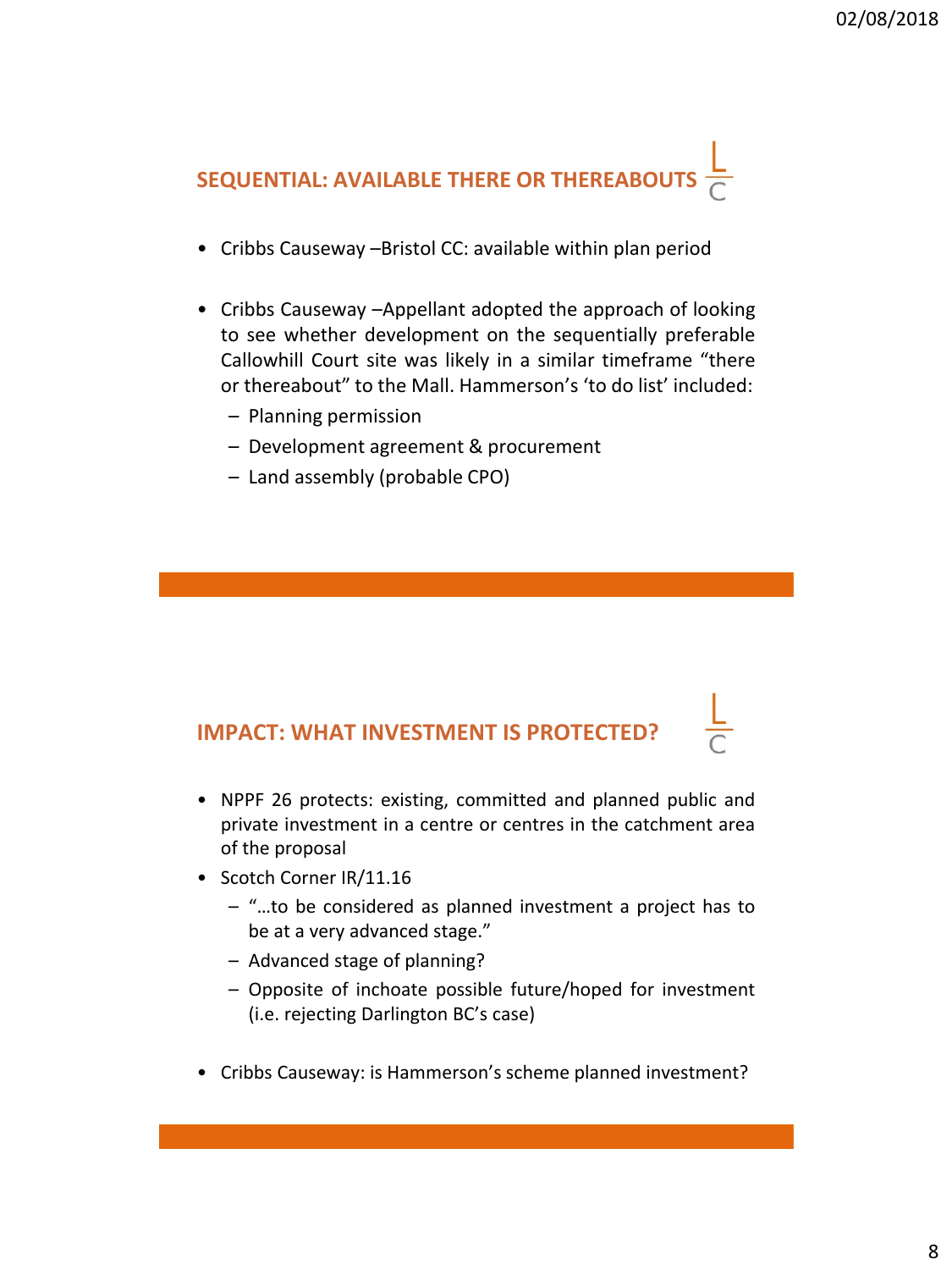## **IMPACT: ASSESSING IMPACT ON V&V**



• The test in NPPF para 26 looks at

the impact of the proposal on town centre vitality and viability, including local consumer choice and trade in the town centre and wider area

How do we test the impact on town centre V&V

## **IMPACT: ASSESSING IMPACT ON V&V**

• Rushden Lakes

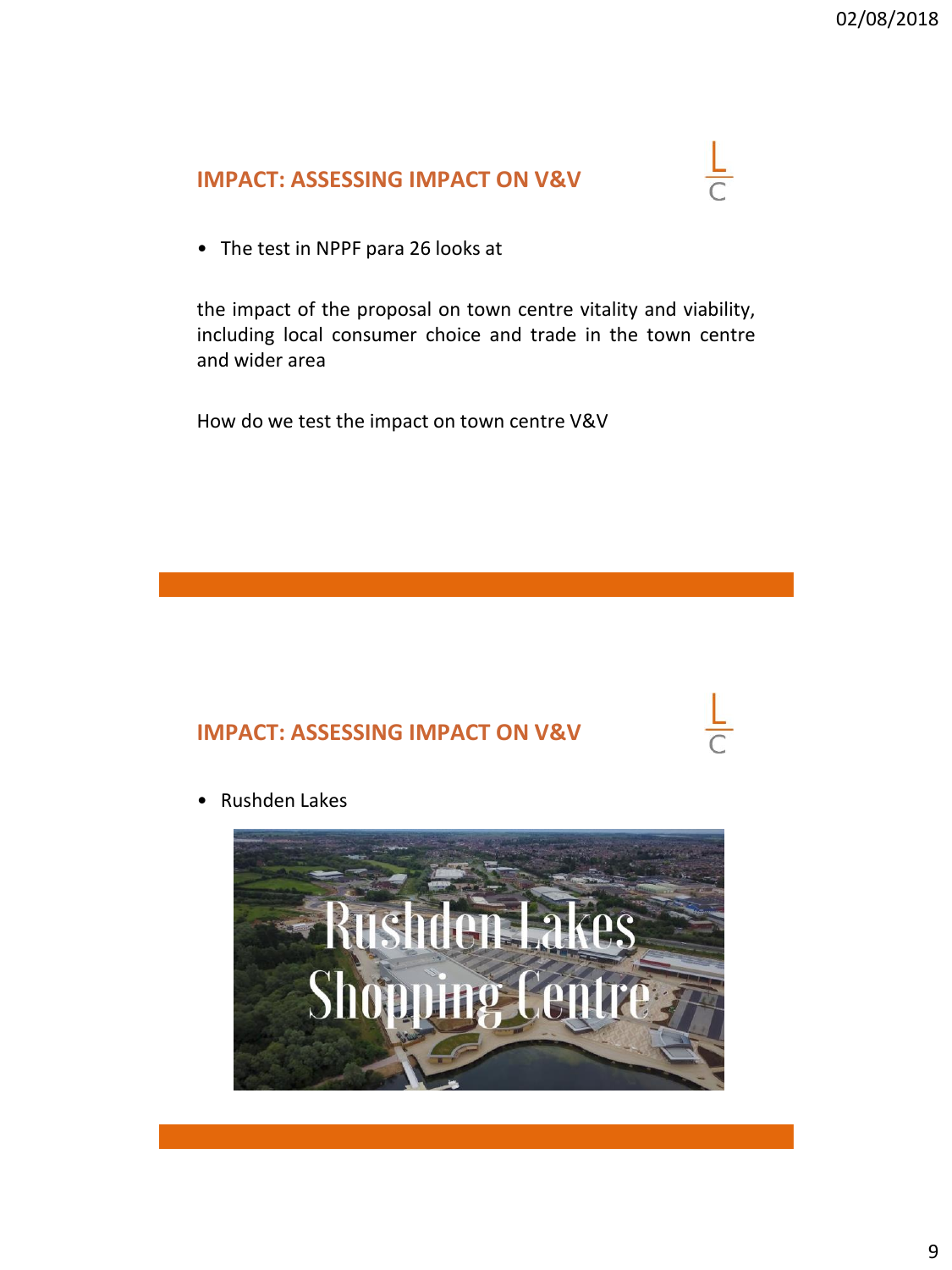## **THE 'RUSHDEN LAKES' APPROACH**

• Impact not significantly adverse because the centres' turnover in the future year of assessment would either be higher than in the base year or similar (DL/24-25 & IR 8.86- 8.87)

## **IMPACT: ASSESSING IMPACT ON V&V**

• Scotch Corner designer outlet

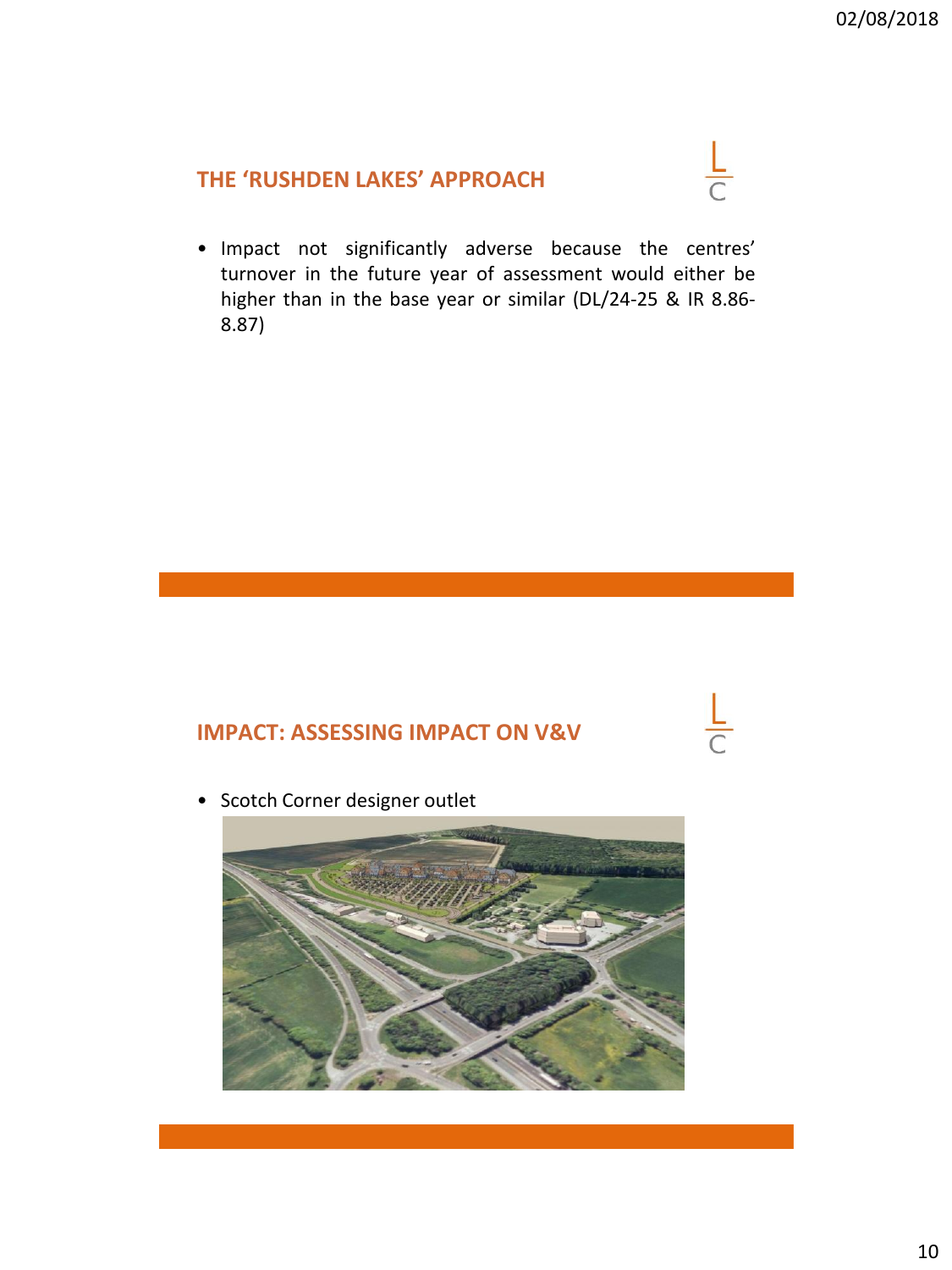## **THE 'SCOTCH CORNER' APPROACH**

- IR 11.21
	- There is no percentage impact that would form a threshold or tipping point beyond which the numerical assessment of impact would become significant in Framework terms. Whether there is a significant effect in terms of Framework policy depends on a largely subjective assessment of the underlying strength of the town centres that might be affected i.e. its vitality and viability.

## **THE SCOTCH CORNER APPROACH IN ACTION**

- IR  $11.22$ 
	- A key element in assessing the impact of a proposal on the vitality and viability of town centres is a judgment on the "health" of the centre.
	- Indicators of health include
		- Diversity of uses
		- Proportion of vacant street level property
		- Retailer representation & intentions to change
		- Pedestrian flows & environmental quality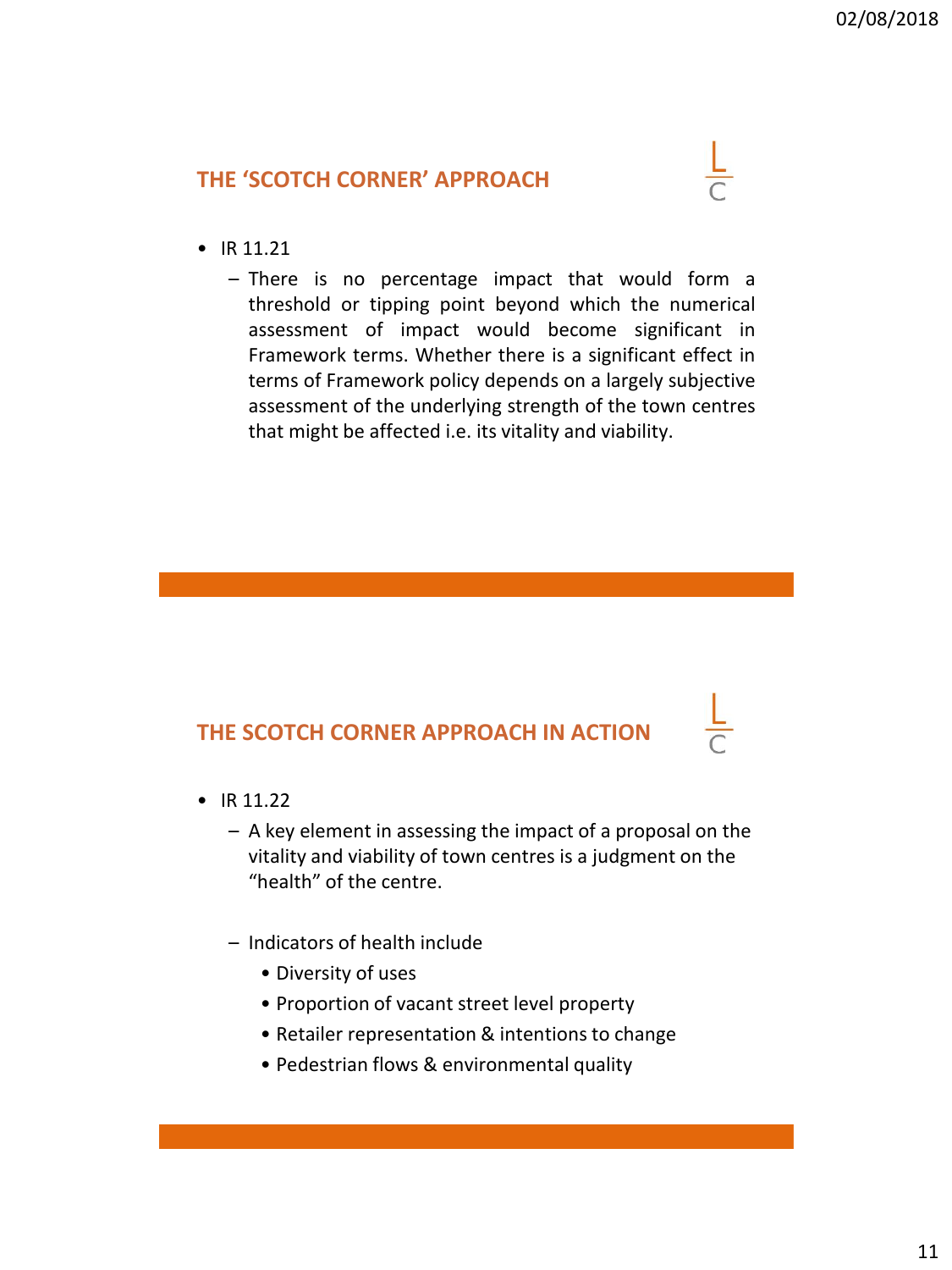## **IMPACT: NO-POACHING CONDITIONS (1)**

- Can the planning system do anything to prevent retailers jumping ship from the town centre to new edge & out of centre development?
- Dual representation/no-poaching condition
	- None of approved floorspace shall be occupied by any retailer who occupies (or in the last 12 month occupied) floorspace in the town centre
	- *Unless* the retailer commits to a scheme requiring them to retain their town centre presence for 5 years

## **IMPACT: NO-POACHING CONDITIONS (2)**

- Scotch Corner: condition 6
- Tollgate: condition 35
- Such conditions have been held by the Court of Appeal: *R (oao Skelmersdale Limited Partnership) v West Lancashire BC* [2016] EWCA Civ 1260
- But how effective in practice are they? Especially e.g. Scotch Corner & Cribbs Causeway where the affected town centre is not within the LPA's area…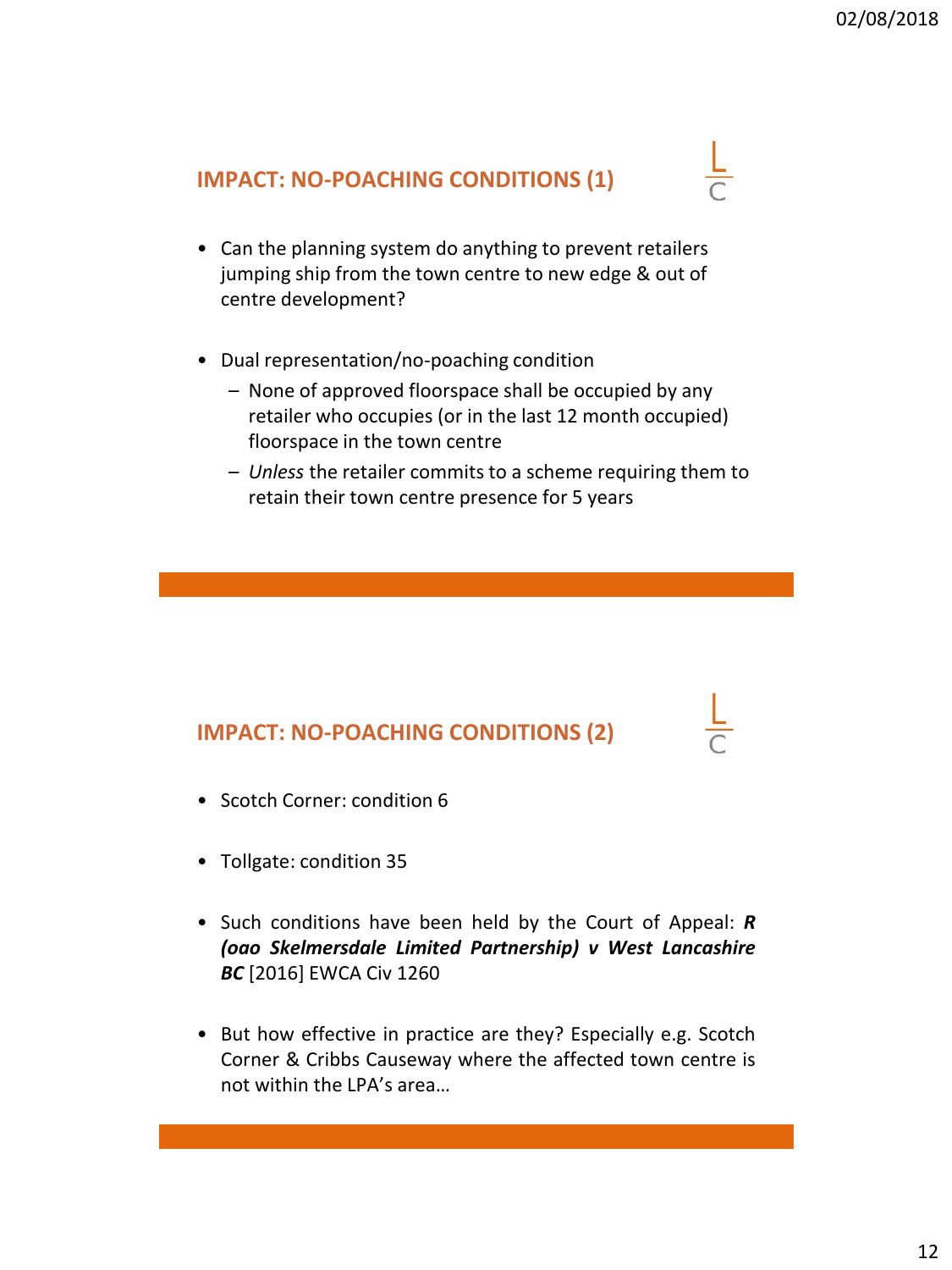

## **INTU MILTON KEYNES**



13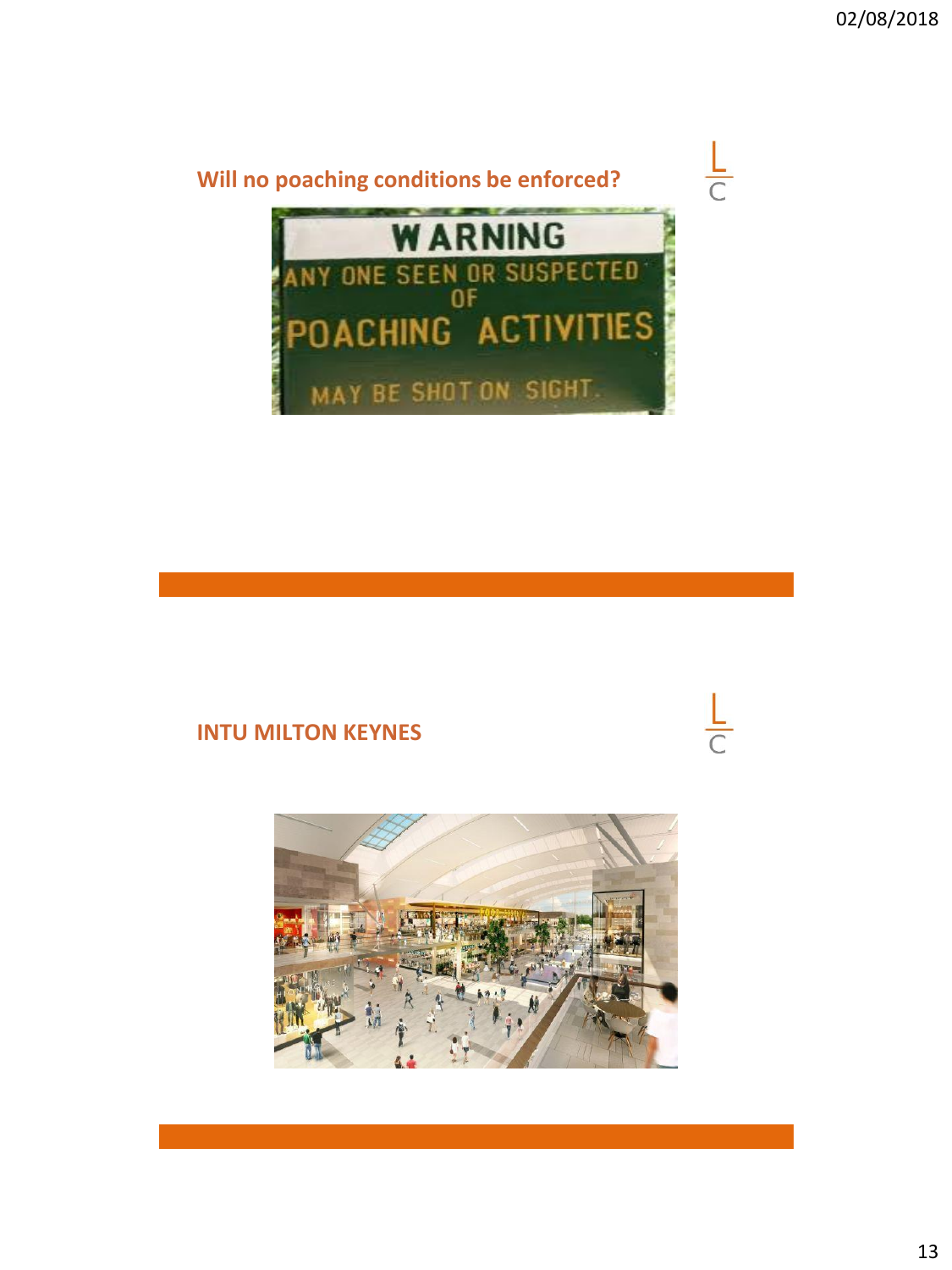## **1 ST BUSINESS NEIGHBOURHOOD PLAN**



• Policy CMKAP G1 Classic CMK Infrastructure

The classic CMK infrastructure is widely recognised as part of CMK's heritage and as an important public asset that establishes the principle design framework for further development and future prosperity in CMK and its extent, layout and quality will be retained

## **CLASSIC CKM INFRASTRUCTURE**